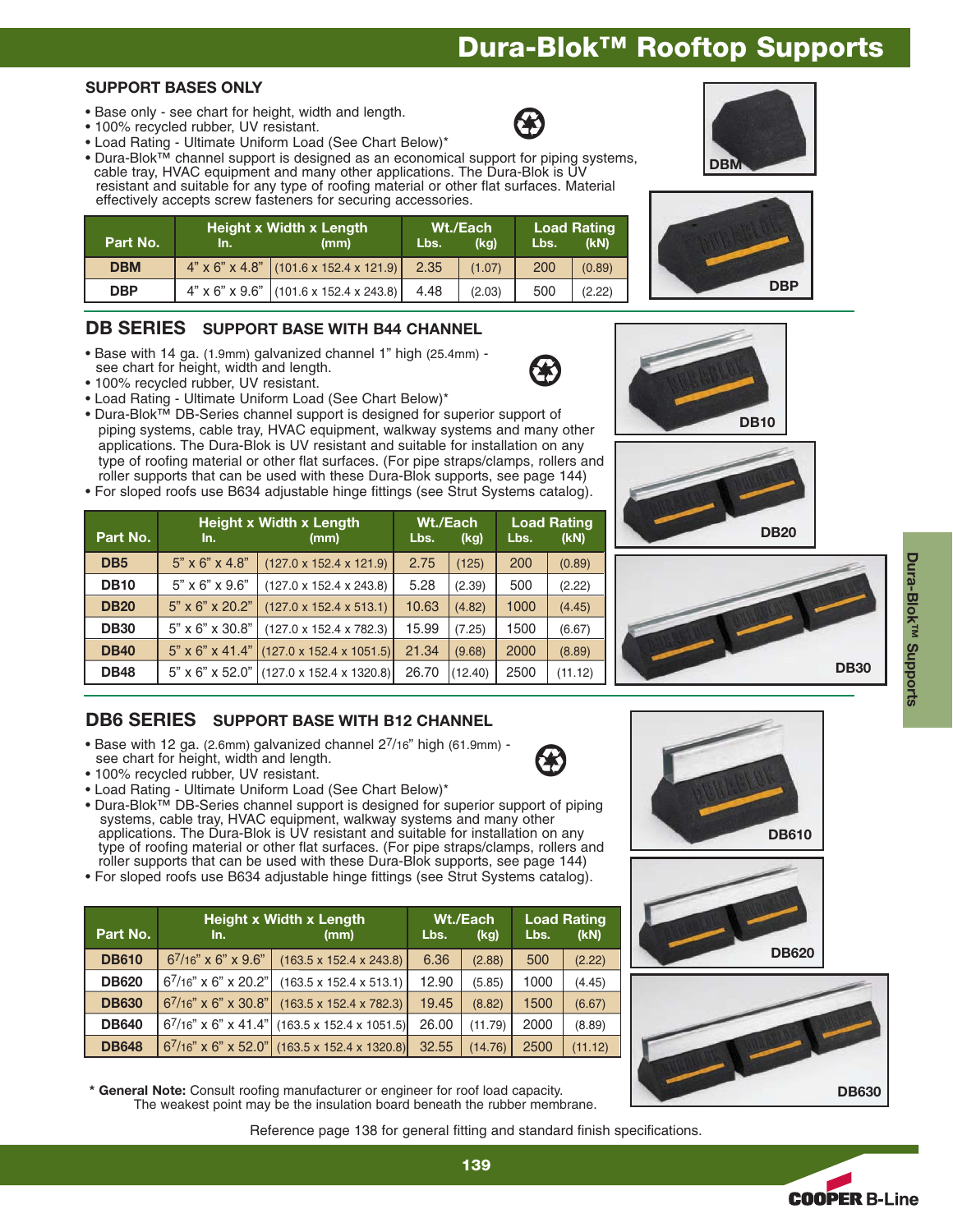## **Dura-Blok™ Rooftop Supports**

### **DB10 SERIES SUPPORT BASES WITH B22 CHANNEL**

- Two (2) bases bridged with 12 ga. (2.6mm) galvanized channel 15/8" high (41.3mm) - see chart for height, width and length.
- 100% recycled rubber, UV resistant.
- Load Rating: 1000 lbs. (4.45kN) (Uniform Load)\*
- Dura-Blok™ DB10-Series channel support is designed for superior support of piping systems, cable tray, HVAC equipment, walkway systems and many other applications. The Dura-Blok is UV resistant and suitable for installation on any type of roofing material or other flat surfaces. (For pipe straps/clamps, rollers and roller supports that can be used with these Dura-Blok supports, see page 144)





| Part No.       | <b>Height x Width x Length</b><br>(mm)<br>In. |                                      |       | Wt./Each<br>(kg) |
|----------------|-----------------------------------------------|--------------------------------------|-------|------------------|
| <b>DB10-28</b> | $5^{5/8}$ " x 6" x 28"                        | $(142.9 \times 152.4 \times 711.2)$  | 13.16 | (5.97)           |
| <b>DB10-36</b> | $5^{5}/8$ " x 6" x 36"                        | $(142.9 \times 152.4 \times 914.4)$  | 14.36 | (6.51)           |
| <b>DB10-42</b> | 55/8" x 6" x 42"                              | $(142.9 \times 152.4 \times 1066.8)$ | 15.52 | (7.04)           |
| <b>DB10-50</b> | 55/8" x 6" x 50"                              | $(142.9 \times 152.4 \times 1270.0)$ | 16.45 | (7.46)           |
| <b>DB10-60</b> | $5^{5}/8$ " x 6" x 60"                        | $(142.9 \times 152.4 \times 1524.0)$ | 17.94 | (8.14)           |

## **DBM SERIES SUPPORT BASE WITH RISER ROD & CLAMP**

- Base with 3/8"-16 threaded rod and B3198H clamp see chart for height, width and length
- 100% recycled rubber, UV resistant.
- Load Rating" 50 lbs. (0.22kN) (Ultimate Load)\*
- Dura-Blok™ DBM-Series pipe/tubing support is designed for support of single piping systems where elevation adjustment is needed. The Dura-Blok is UV resistant and suitable for installation on any type of roofing material or other flat surfaces.



| Part No.                     | <b>Clamp</b><br>Part No. <sup>+</sup> | In. | <b>Block - Height x Width x Length</b><br>(mm)         | ln.              | Height** Min.-Max.<br>(mm) | Wt./Each<br>Lbs. | (kg)   |
|------------------------------|---------------------------------------|-----|--------------------------------------------------------|------------------|----------------------------|------------------|--------|
| $DBM-1/2CT$                  | B3198HCT-1/2                          |     | $4"$ x 6" x 4.8" (101.6 x 152.4 x 121.9)               | $9.69" - 11.19"$ | $(246.1 - 284.2)$          | 2.75             | (1.25) |
| $DBM-3/4CT$                  | B3198HCT-3/4                          |     | $4"$ x 6" x 4.8" (101.6 x 152.4 x 121.9)               | $9.84" - 11.34"$ | $(249.9 - 2288.0)$         | 2.76             | (1.25) |
| <b>DBM-1CT</b>               | <b>B3198HCT-1</b>                     |     | $4"$ x 6" x 4.8" (101.6 x 152.4 x 121.9)               | 9.95"-11.45"     | $(252.7 - 290.8)$          | 2.84             | (1.29) |
| <b>DBM-1<sup>1</sup>/4CT</b> | B3198HCT-1 <sup>1</sup> /4            |     | $4"$ x 6" x 4.8" (101.6 x 152.4 x 121.9)               | 10.13"-11.63"    | $(257.3 - 295.4)$          | 2.95             | (1.34) |
| <b>DBM-1<sup>1</sup>/2CT</b> | B3198HCT-1 <sup>1</sup> /2            |     | $4"$ x 6" x 4.8" (101.6 x 152.4 x 121.9) 10.28"-11.78" |                  | $(261.1 - 299.2)$          | 2.96             | (1.34) |
| <b>DBM-2CT</b>               | B3198HCT-2                            |     | 4" x 6" x 4.8" (101.6 x 152.4 x 121.9) 10.53"-12.03"   |                  | $(267.4 - 305.5)$          | 3.03             | (1.37) |
| DBM- $1/2$                   | B3198H-1/2                            |     | $4"$ x 6" x 4.8" (101.6 x 152.4 x 121.9)               | $9.86" - 11.36"$ | $(250.4 - 288.5)$          | 2.78             | (1.26) |
| DBM- $3/4$                   | B3198H-3/4                            |     | 4" x 6" x 4.8" (101.6 x 152.4 x 121.9) 10.06"-11.56"   |                  | $(255.5 - 293.6)$          | 2.84             | (1.29) |
| DBM-1                        | B3198H-1                              |     | $4"$ x 6" x 4.8" (101.6 x 152.4 x 121.9) 10.14"-11.64" |                  | $(257.5 - 295.6)$          | 2.86             | (1.30) |
| DBM- $11/4$                  | B3198H-1 <sup>1</sup> /4              |     | 4" x 6" x 4.8" (101.6 x 152.4 x 121.9) 10.25"-11.75"   |                  | $(260.3 - 298.4)$          | 2.93             | (1.33) |
| DBM- $11/2$                  | B3198H-1 <sup>1</sup> /2              |     | 4" x 6" x 4.8" (101.6 x 152.4 x 121.9) 10.42"-11.92"   |                  | $(264.6 - 302.7)$          | 2.99             | (1.36) |
| DBM-2                        | B3198H-2                              |     | $4"$ x 6" x 4.8" (101.6 x 152.4 x 121.9) 10.66"-12.16" |                  | $(270.7 - 308.8)$          | 3.10             | (1.41) |

*† See Pipe Hanger Catalog for dimensions and specifications. \*\* From bottom of rubber block to center of pipe/tubing.*

**\* General Note:** Consult roofing manufacturer or engineer for roof load capacity.

The weakest point may be the insulation board beneath the rubber membrane.

Reference page 138 for general fitting and standard finish specifications.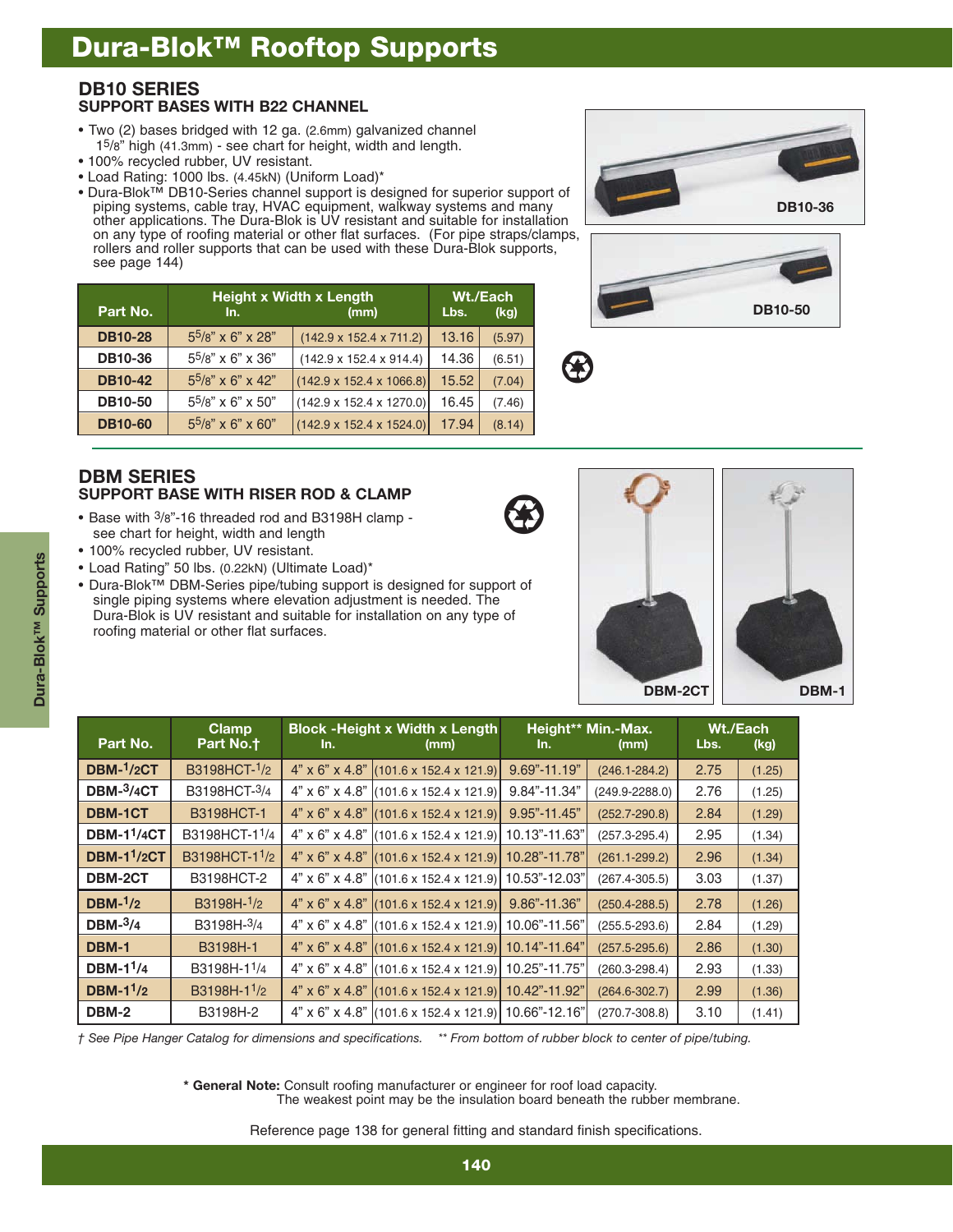## **Dura-Blok™ Rooftop Supports**

#### **DBE SERIES SUPPORT BASE WITH ROD RISERS & CHANNEL**

Reference page 138 for general fitting and standard finish specifications.

The weakest point may be the insulation board beneath the rubber membrane.

- Base with (2) 1/2" electro zinc all threaded rod risers Top channel is 1" (25.4mm) tall. See chart for adjustable height x wide x length.
- 100% recycled rubber, UV resistant.
- Load Rating" 200 lbs. (0.89kN) (To increase load capacity use load distribution plate CLDP10)
- Dura-Blok™ DBE-Series channel support is designed as a superior support of piping systems, cable tray, HVAC equipment and many other applications where elevation adjustment is critical. The Dura-Blok is UV resistant and suitable for installation on any type of roofing material or other flat surfaces. (For pipe straps/clamps, rollers and roller supports that can be used with these Dura-Blok supports, see page 144)

| Part No.        | Adjustable Height x Width x Length<br>(mm)<br>In. |                                             |      | Wt./Each<br>(kq) |
|-----------------|---------------------------------------------------|---------------------------------------------|------|------------------|
| <b>DBE10-8</b>  | $5^{1}/2 - 8$ " x 6" x 9.6"                       | $(139.7 - 152.4 \times 152.4 \times 243.8)$ | 5.68 | (2.58)           |
| <b>DBE10-12</b> | $5^{1}/2$ -12" x 6" x 9.6"                        | $(139.7 - 304.8 \times 152.4 \times 243.8)$ | 5.72 | (2.59)           |
| <b>DBE10-16</b> | $5^{1/2-16"$ x 6" x 9.6"                          | $(139.7 - 406.4 \times 152.4 \times 243.8)$ | 5.76 | (2.61)           |

### **DBR SERIES SUPPORT BASE WITH ROD RISERS & PIPE ROLL**

- Base with  $(2)$   $1/2$ " electro zinc all threaded rod risers and a B3114-3<sup>1</sup>/2 pipe roll with sockets - base is 4" (101.6mm) high x 6" (152.4mm) wide x 9.6" (243.8mm) long. Overall height is 12" (304.8mm) from bottom of base to contact point on roller.
- Pipe roll & sockets for up to  $3^{1/2}$ " (90) pipe sizes.
- 100% recycled rubber, UV resistant.
- Load Rating" 200 lbs. (0.89kN) (To increase load capacity use load distribution plate (CLDP10)
- Dura-Blok™ DBR-Series support is designed to support pipe up to 31/2" (90) nominal size where difference in elevation is required and longitudinal movement is expected. The Dura-Blok is UV resistant and approved for installation on any type of roofing material or other flat surfaces.

| Part No. | Adjustable Height x Width x Length<br>(mm)                          |      | Wt./Each<br>(ka) |
|----------|---------------------------------------------------------------------|------|------------------|
|          | <b>DBR10-12</b> up to 12" x 6" x 9.6" (up to 304.8 x 152.4 x 243.8) | 8.20 | (3.72)           |

### **CLDP10 LOAD DISTRIBUTION PLATE**

- 11 ga. (3.0mm) steel plate with slots.
- Dimensions:  $1^5/8$ " (41.3mm) wide x  $9^1/2$ " (241.3mm) long.
- Dura-Blok™ CLDP10 load bearing stabilizer plate increases load ratings for DBE Series and DBR Series by allowing the load from the threaded rods to be distributed over the length of the base instead of the point load where the rods attach to the base.

| Part No. | Thickness x Width x Length ,<br>(mm)<br>4n. Z                       |  | Wt./Each<br>(kg)<br>Lbs. . |        |
|----------|---------------------------------------------------------------------|--|----------------------------|--------|
| CLDP10   | 11 Ga. x $1^{\frac{5}{8}}$ x $9^{\frac{1}{2}}$ (3.0 x 41.3 x 241.3) |  |                            | (0.24) |

**\* General Note:** Consult roofing manufacturer or engineer for roof load capacity.





Loosen hex nuts and slide plate under the flat washers

Retighten the hex nuts with plate in place